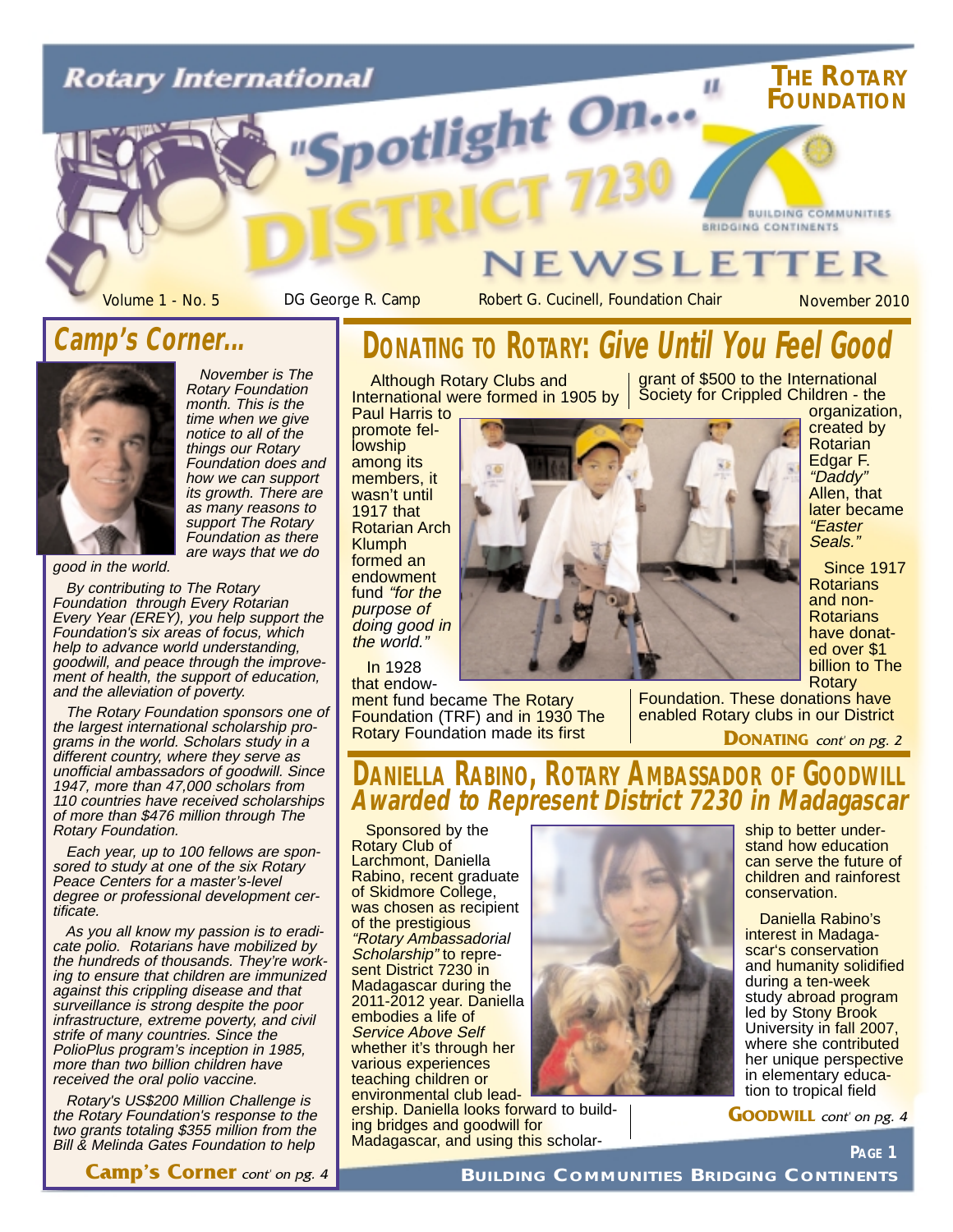## **THE STORY OF POLIO & "Purple Pinkie" DAY**

The exciting news

for the District occurred during the On to Bermuda trip at the end of October. District Governor George Camp (my passion is Polio) met with the Political

The story of Polio Plus is known to every Rotarian. Twenty-five years ago, there were 1000 new cases of

Polio every day. Now, thanks to Rotary International, the World Health Organization and UNICEF, there are less than 1000 new cases each year. The Bill and Melinda Gates Foundation has contributed \$355 million with a challenge to Rotary International to

raise \$200 by 30 June 2012. As of mid October, we have raised \$147 million.



"Purple Pinkie" Day and the Polio Plus Banquet.

On Friday, October 29th, each

child that donated a dollar had his pinkie painted with Gentian Violet. This is the same procedure used throughout the world on National Immunization Days to identify the children who have received the vaccine.

The Polio Plus Banquet on Saturday October 30th honored PDG Walter Maddocks, the man who initiated the campaign to eliminate Polio so many years ago.

The members of the Polio Plus committee have been visiting the clubs in the District and would like to receive invitations to visit all of the clubs.

> Lawrence J. Severino, MD Polio Plus Subcommittee Chair

# **ROTARY FOUNDATION: ALUMNI CONTINUE TO SERVE**

Anyone who has graduated from a school, college or university is considered an alumnus. But did you know that an alumnus can also be a former member, employee or contributor as well as a former student?



That is where The Rotary Foundation alumni come into the picture. Each year, thousands of youths and adults who participate in the

Rotary Foundation's educational and youth programs become alumni of Rotary. As the Rotary Foundation website states: The experience doesn't have to end when the program is over!

More than 110,000 people call themselves Rotary Foundation alumni.

They include former participants of:

- Ambassadorial Scholarships
- Carl P. Miller Discovery Grants
- Group Study Exchange
- Rotary Grants for University **Teachers**
- Rotary Peace and Conflict Studies Program
- Rotary World Peace Fellowships
- Volunteer Service Grants

### **DONATING** cont' from pg. 1

and throughout the world to use funds from The Rotary Foundation for: Health, Hunger and Humanity Grants, Ambassadorial Scholars, Group Study Exchanges, Matching Grants, Rotary Grants for University Teachers, World Peace Scholars, and, of course, Polio Prevention and Eradication.

Rotary promotes donations to The Foundation through its annual "Every Rotarian Every Year" campaign meaning that if every Rotarian in our District donated just \$100 every year (\$2 a week!) to The Foundation, our District would be able to donate over \$150,000 to The Foundation every year and be able to receive

Many program participants wish to continue their experience with Rotary and go on to become active members of a club. Some find ways of keeping touch with people they have met through Facebook or other on-line organizations. Many join a Rotary Foundation alumni association. These alumni associations are a great way for alumni to stay in touch with each other and to continue to build their relationships with Rotary.

#### **ALUMNI** cont' on pg. 3

\$75,000 back from The Foundation every year to support club projects.

Donations to The Foundation can be made on-line at <u>"Rotary.org"</u> or by mail using the Global Contribution Form with a check or credit card. When The Foundation receives a donation of \$1,000, the donor or designee is recognized as a Paul Harris Fellow.

Please donate this year "until you feel good" by contacting your Club President or Treasurer or Greg Arcaro, the District's Chair of this year's "Every Rotarian Every Year" campaign, at garcaro@aol.com or 914-589-2090.

> Greg Arcaro, "Every Rotarian Every Year" Committee Chair

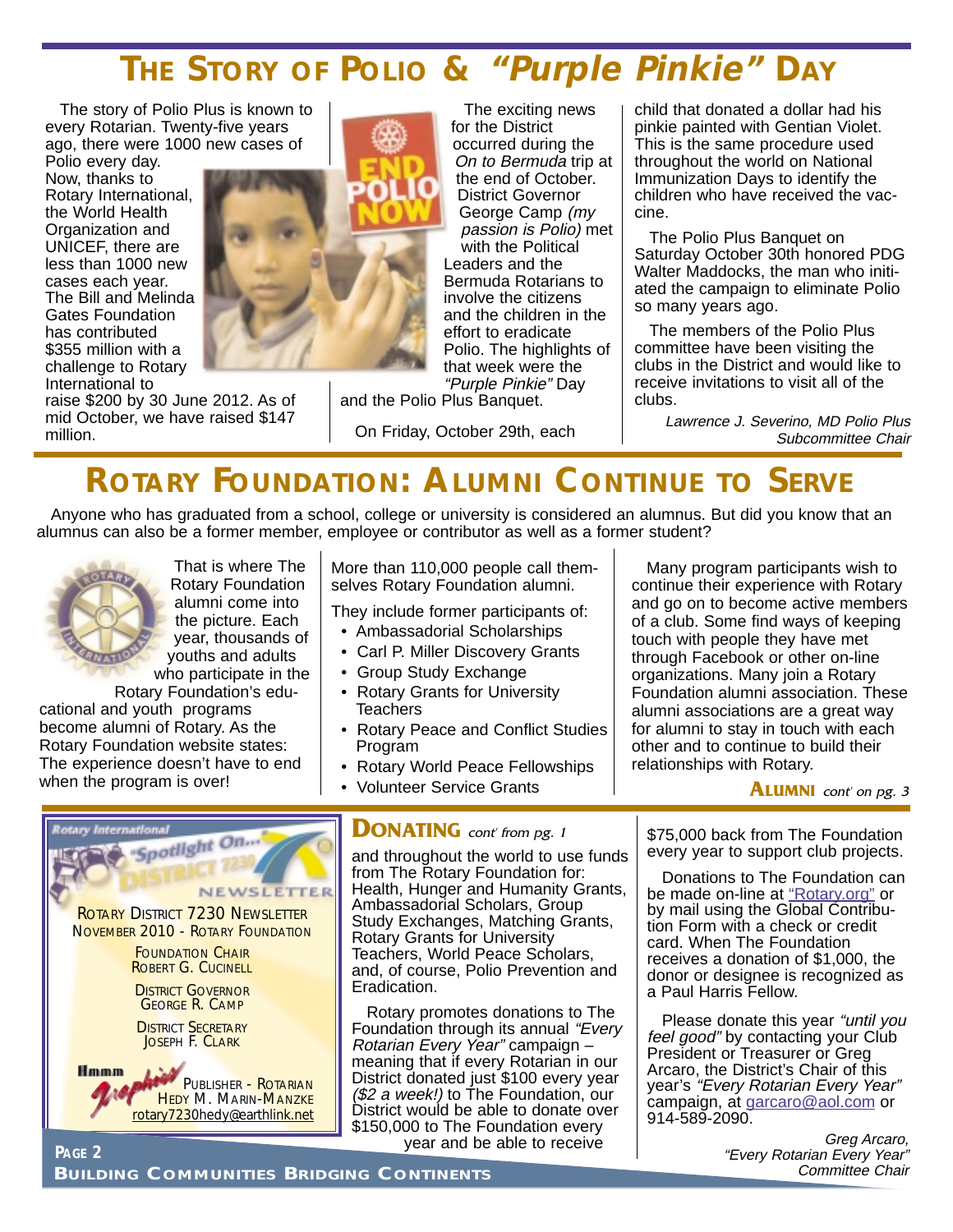## **RF MATCHING GRANTS: HUMANITARIAN SERVICE PROJECTS**

**Conservation COMACO)**. The project site is the Lupande Game Management areas in Zambia where

Matching Grants support the humanitarian service projects of Rotary clubs and Districts. Presently (3) Matching Grant Applications have been submitted to the Matching Grants Sub-committee for review.

#### **Bronx Rotary Club/Rotary Club of Njikoka, Abagana in Nigeria** has partnered. The project will consist of the installation of clean water sources in the village of Abagana. Project enables the villagers

to obtain pure water that is central to the village. Currently the water source is remote from the village center and have to be carried long distance and not guaranteed to be clean. Project will enhance our contribution to world understanding, goodwill and peace.

**Bronxville Rotary Club/Lusaka Rotary Club, East Province of Zambia** has partnered along with **Community Markets for**



villagers suffer from poverty/ hunger. COMA-CO will trains the farmers in improved organic farming techniques, instruct in crop diversity, provide over 300 tons of seeds and lime to the farmers. COMACO purchases excess produce from farmers at fair market prices for processing

**South Shore Rotary Club/Club Rotario De La Romana in the Dominican Republic** has partnered with the **Family Aids**

into It's Wild Brand of products.

**Clinic of LaRomana.** The project will provide humanitarian assistance to the children, adolescents, pregnant



women and adults with HIV/AIDS. Project will improve and prolong lives.

The Rotary Foundation has approx. \$15,000 in District **Simplified** Grants this year. Notice will be sent to Club Presidents with application procedures.

Ann Moody-Battle Grants Sub-committee Chair



# **SPOTLIGHT ON: ROTARACT ABOUT ROTARACT**

Rotaract is a Rotary-sponsored service club for young men and women ages 18 to 30. Rotaract clubs are either community or university based, and they're sponsored by a local Rotary club. This makes

them true "*partners in service*" and key members of the family of Rotary.

As one of Rotary's most significant and fastest-growing service programs, with more than 7,000 clubs in about 163 countries and geographical areas, Rotaract has become a worldwide phenomenon.

#### **How does it work?**

All Rotaract efforts begin at the local, grassroots level, with members addressing their communities' physical and social needs while promoting international understanding and peace through a framework of friendship and service.

#### **What are some other opportunities available?** Rotaractors may also:

### **ALUMNI** cont from pg. 2

Associations are often affiliated with a Rotary district and they generally organize social events, such as dinners or lunches; perform service projects with the help of a local Rotary or Rotaract club; and organize special fundraising events designed to support the mission of The Rotary Foundation.

Lastly, there is a bimonthly e-newsletter called "Reconnections" for and about alumni of The

- Assist in organizing Interact clubs or mentor Interactors
- Participate in Rotary Youth Leadership Awards
- Become Rotary Foundation Ambassadorial Scholars or
- Group Study Exchange team members

Seek membership in their local Rotary club Rotaractors are encouraged to keep their contact information current.

#### **How can I learn more?**

For more information about Rotaract in your area, contact your local Rotary club, or e-mail RI staff. Visit the Rotaract Discussion Forum to view or participate in conversations about club projects and activities with Rotaractors from around the world.

• Download the Rotaract Handbook (PDF) and the Rotaract Brochure (PDF).

- Read more about Rotaract events.
- Download e-club information (PDF) and the form for participating in the pilot project (PDF).
- Read about Rotaract twin clubs.
- Read about outstanding Rotaract projects.

Rotary Foundation that includes updates on alumni activities and accomplishments as well as Rotary news.

Be sure to look for information and updates on our local alumni chapter in District 7230 in future editions of our District Newsletter.

Andrea Blizzard Alumni Subcommittee Chair